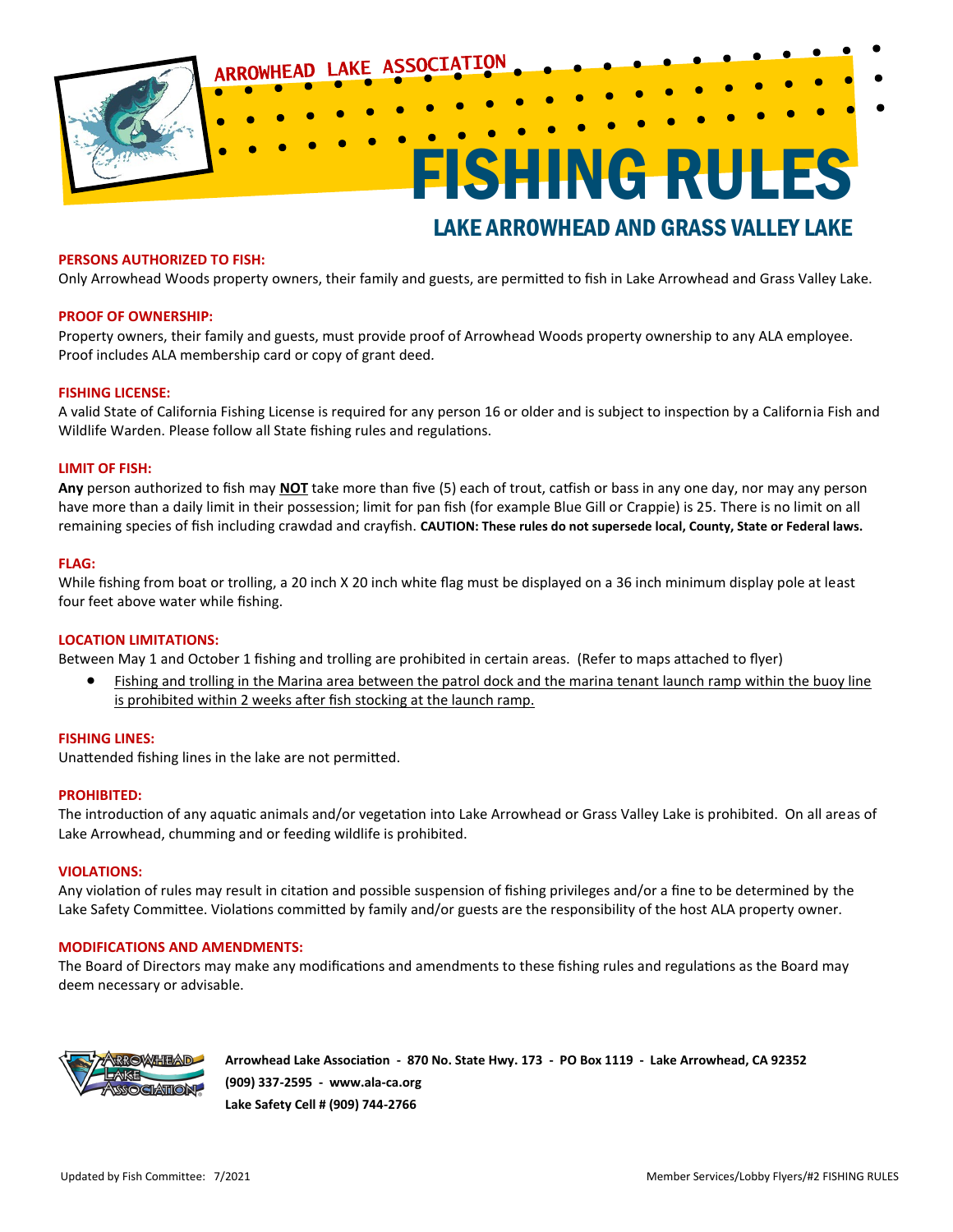# ALA Marina Restricted Fishing Area



## NO FISHING AREA - May 1 through October 1

- Fishing and trolling are prohibited in Marina area inside the buoy line between the patrol dock and Kiwi Service Ramp.
- **EXCEPTION**: On ALA docks A, B and C Dock slip holders may fish from their own dock and from their boats while in their slip.

## FISHING PROHIBITED AT ALL TIMES:

• From the Independence dock (previously McDonalds), Freedom dock (previously Woody's), Liberty dock (previously Museum), McKenzie Ski School dock, Tavern Bay Courtesy dock and the Lone Pine Island Courtesy dock.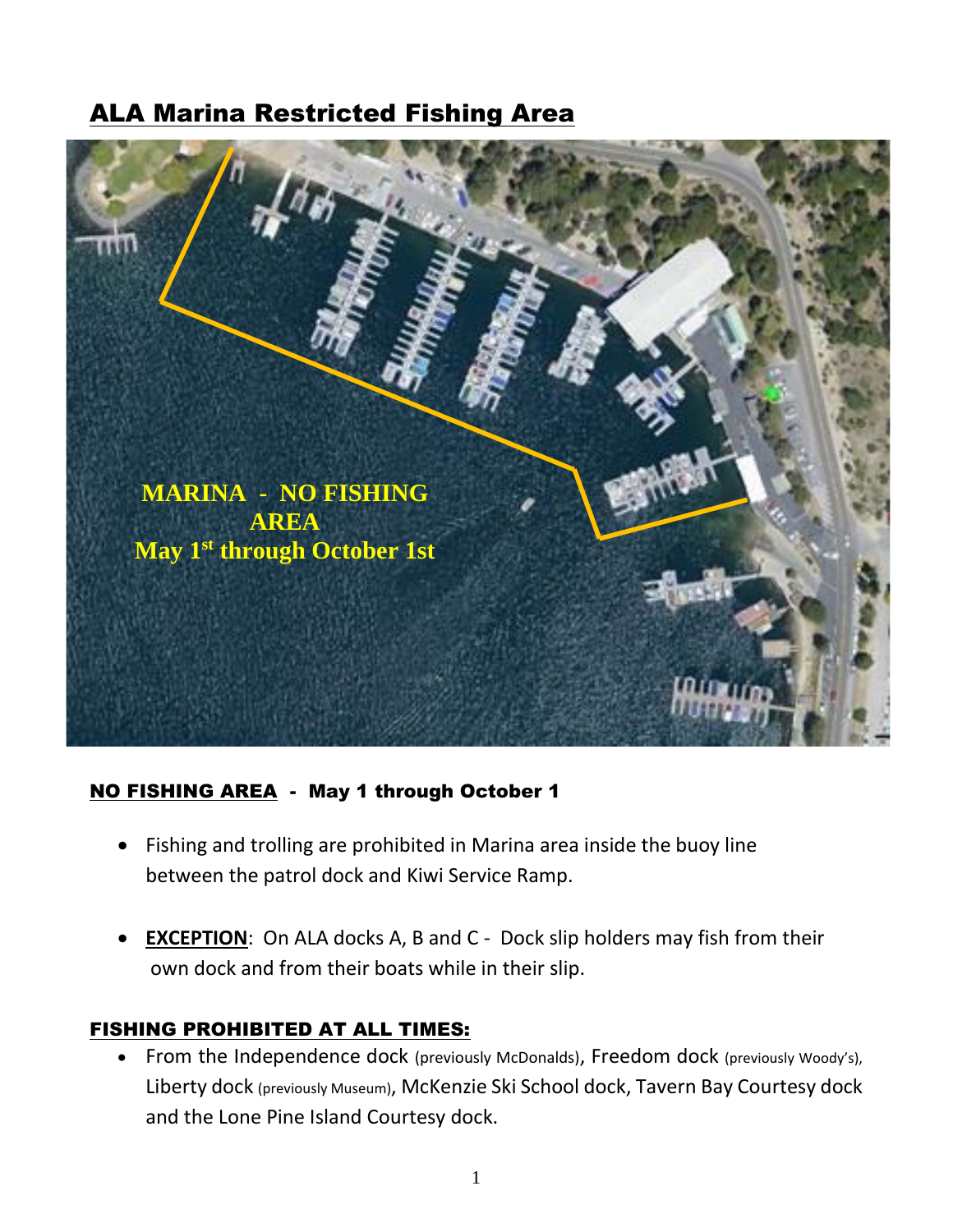# McKenzie Ski School Restricted Fishing Area



# During McKenzie Ski School Hours of Operation, fishing and trolling are prohibited:

- (A) On or from the shoreline between the McKenzie Ski School dock and Village Point.
- (B) Within 100 feet of shore, between the McKenzie Ski School dock and Village Point.
- (C) Within the McKenzie Ski School boat traffic lane buoys.

### FISHING PROHIBITED AT ALL TIMES:

• From the Independence dock (previously McDonalds), Freedom dock (previously Woody's), Liberty dock (previously Museum), McKenzie Ski School dock, Tavern Bay Courtesy dock and the Lone Pine Island Courtesy dock.